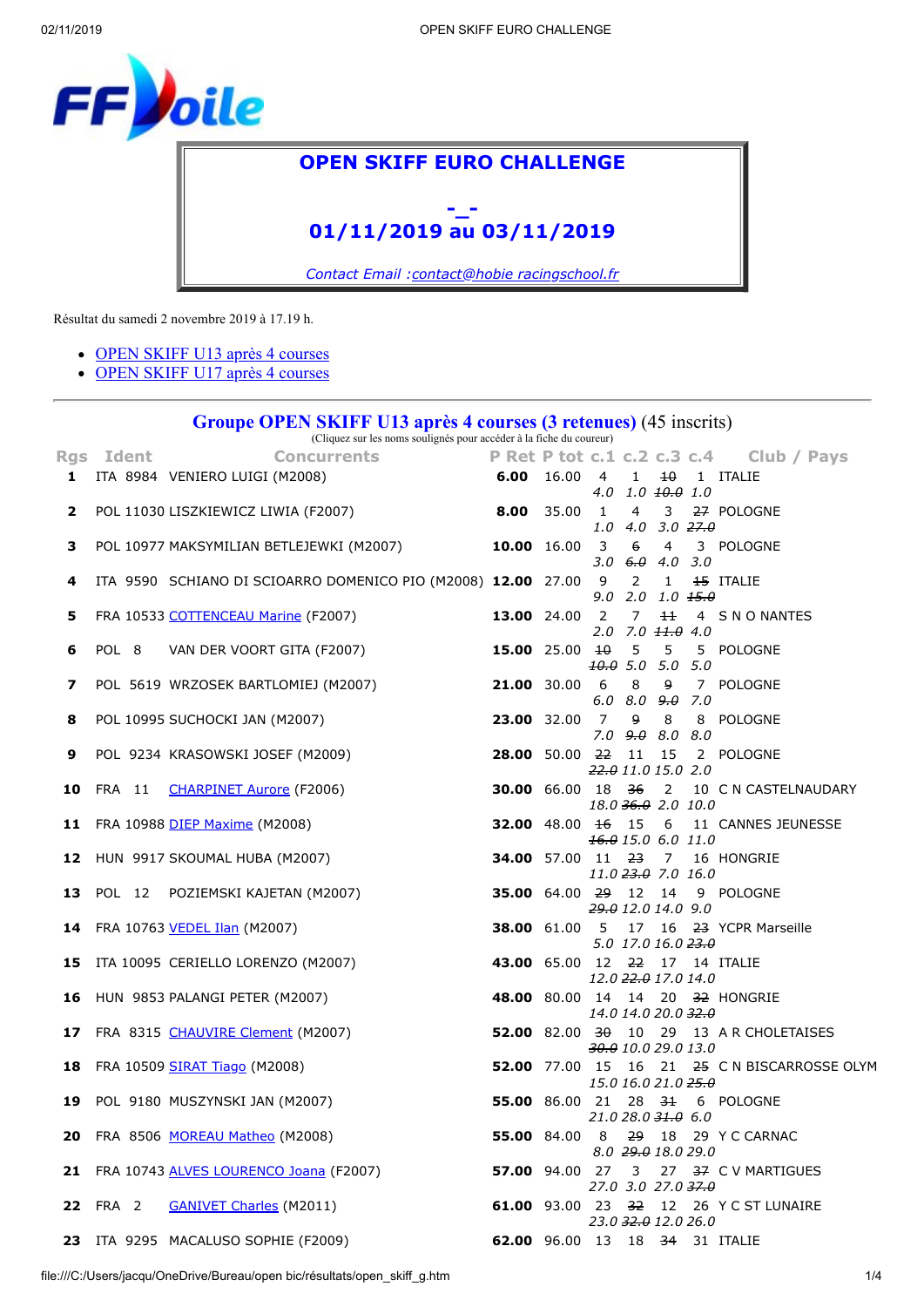02/11/2019 OPEN SKIFF EURO CHALLENGE

|                                             | 13.0 18.0 <del>34.0</del> 31.0                                                |
|---------------------------------------------|-------------------------------------------------------------------------------|
| 24 ITA 3172 BAVARO VITO (M2007)             | 62.00 98.00 20 25 36 17 ITALIE<br>20.0 25.0 <del>36.0</del> 17.0              |
| 25 ITA 10804 ARCIPRETE GIOVANNI (M2007)     | 65.00 95.00 24 13 28 30 ITALIE<br>24.0 13.0 28.0 30.0                         |
| 26 FRA 22 <b>BLUM Moritz</b> (M2007)        | 67.00 107.00 19 40 13 35 C N CASTELNAUDARY<br>19.0 40.0 13.0 35.0             |
| 27 POL 11122 TARNAWSKA NATASZA (F2008)      | 67.00 100.00 28 20 19 33 POLOGNE<br>28.0 20.0 19.0 33.0                       |
| 28 FRA 6 BLANCHARD Antonin (M2007)          | 70.00 108.00 17 38 33 20 AR CHOLETAISES<br>17.0 38.0 33.0 20.0                |
| 29 ITA 10950 DE MOLFETTA GIUSEPPE (M2007)   | 71.00 97.00 26 24 26 21 ITALIE<br>26.024.026.021.0                            |
| 30 FRA 10 LE GALLAIS Mateo (M2008)          | <b>74.00</b> 112.00 36 19 38 19 C V BX LAC<br>36.0 19.0 38.0 19.0             |
| 31 FRA 8451 FOSSE Phileas (M2007)           | 74.00 114.00 25 26 23 40 C V ARCACHON<br>25.0 26.0 23.0 40.0                  |
| 32 FRA 3611 GALON Mathias (M2009)           | 78.00 112.00 34 30 24 24 C N CROISETTE<br>34.0 30.0 24.0 24.0                 |
| 33 FRA 8507 GUILLEMOT Ferdinand (M2008)     | 79.00 116.00 32 37 25 22 CVSQ<br>32.0 37.0 25.0 22.0                          |
| <b>34</b> FRA 4<br>TRIPON Edgar (M2007)     | 86.00 122.00 31 33 22 36 S N O NANTES<br>31.0 33.0 22.0 36.0                  |
| 35 FRA 7684 NOIR Aydan (M2007)              | 88.00 134.00 <del>DNS</del> RET 30 12 BN MARE E VELA<br>46.0 46.0 30.0 12.0   |
| 36 POL 10555 KOMENDA WOJCIECHHENRYK (M2008) | 93.00 134.00 40 41 35 18 POLOGNE<br>40.0 41.0 35.0 18.0                       |
| 37 FRA 10558 BRIANE Alix (F2006)            | 95.00 141.00 33 21 41 <del>DNF</del> C N CASTELNAUDARY<br>33.0 21.0 41.0 46.0 |
| <b>38</b> POL 4125 MACIAG ALICJA (F2007)    | 99.00 137.00 35 27 37 38 POLOGNE<br>35.0 27.0 37.0 <del>38.0</del>            |
| 39 HUN 9767 SZALAY ZSOLT (M2009)            | 108.00 150.00 39 35 42 34 HONGRIE<br>39.0 35.0 42.0 34.0                      |
| 40 FRA 56 THOBIE Cristina (F2008)           | 110.00 156.00 43 RET 39 28 C.N. VIRY CHATILLON<br>43.0 46.0 39.0 28.0         |
| 41 FRA 10535 SIMON Lucas (M2007)            | 111.00 157.00 37 UFD 32 42 C N CASTELNAUDARY<br>37.0 46.0 32.0 42.0           |
| 42 FRA 10801 ALVES LOURENCO Lucas (M2007)   | 113.00 156.00 38 34 43 41 C V MARTIGUES<br>38.0 34.0 43.0 41.0                |
| 43 HUN 9430 RATKOCZI MIRKOZSOMBOR (M2009)   | 118.00 159.00 41 39 40 39 HONGRIE<br>41.0 39.0 40.0 39.0                      |
| 44 FRA 8335 DELAMARE Enzo (M2006)           | 119.00 165.00 44 31 44 BNF CV ST AUBIN ELBEUF<br>44.0 31.0 44.0 46.0          |
| 45 FRA 55 GANIVET Gregoire (M2012)          | 130.00 176.00 42 42 UFD DNF Y C ST LUNAIRE<br>42.0 42.0 <del>46.0</del> 46.0  |

<span id="page-1-0"></span>[\[Retour début de page\]](#page-0-1)

| Groupe OPEN SKIFF U17 après 4 courses (3 retenues) (56 inscrits)<br>(Cliquez sur les noms soulignés pour accéder à la fiche du coureur) |       |                                       |                                        |             |                     |                                                 |                 |     |                                         |
|-----------------------------------------------------------------------------------------------------------------------------------------|-------|---------------------------------------|----------------------------------------|-------------|---------------------|-------------------------------------------------|-----------------|-----|-----------------------------------------|
| <b>Rgs</b>                                                                                                                              | Ident | <b>Concurrents</b>                    |                                        |             |                     |                                                 |                 |     | P Ret P tot c.1 c.2 c.3 c.4 Club / Pays |
| 1                                                                                                                                       |       | FRA 8568 PIROIRD Leo (M2004)          | 5.00                                   | 17.00 2     |                     | $2.0 \t{12.0} \t{1.0} \t{2.0}$                  |                 |     | 12 1 2 YCPR Marseille                   |
| 2                                                                                                                                       |       | GER 10980 SCHUELE FREDERIC (M2006)    | 7.00                                   | 17.00       | 4.0                 | 1.0 2.0 <del>10.0</del>                         |                 |     | 4 1 2 <del>10</del> ALLEMAGNE           |
| 3                                                                                                                                       |       | POL 10947 BERLINSKI MAX (M2006)       | 9.00                                   |             | 3.O                 | 5.0 <del>13.0</del> 1.0                         |                 |     | 22.00 3 5 <del>13</del> 1 POLOGNE       |
| 4                                                                                                                                       |       | POL 10452 KACPER BAK (M2005)          | 11.00 19.00                            |             | $\mathbf{1}$<br>1.0 | 3 7                                             | 3.0 7.0 $8.0$   |     | 8 POLOGNE                               |
| 5                                                                                                                                       |       | ITA 10054 DE FELICE MANUEL (M2006)    | <b>16.00</b> 28.00 7 2 <del>12</del> 7 |             |                     | 7.0 2.0 <del>12.0</del> 7.0                     |                 |     | ITALIE                                  |
| 6                                                                                                                                       |       | POL 10963 RUDEK IGOR (M2006)          |                                        | 17.00 32.00 |                     | $\frac{15}{15}$ 6 8<br>$15.0 \t6.0 \t8.0 \t3.0$ |                 |     | 3 POLOGNE                               |
| 7                                                                                                                                       |       | FRA 7683 KUNTZE Thomas (M2004)        | 18.00 30.00                            |             | $12 \overline{ }$   | $12.0$ 9.0 4.0 5.0                              |                 |     | 9 4 5 BN MARE E VELA                    |
| 8                                                                                                                                       |       | POL 10642 WAJDOWSKA KATARZYNA (F2004) | 19.00 44.00                            |             | 10                  | 10.0 <del>25.0</del> 5.0                        | <del>25</del> 5 | 4.0 | 4 POLOGNE                               |
| 9                                                                                                                                       |       | POL 11035 RODZEN ZUZANNA (F2004)      | <b>24.00</b> 81.00                     |             | 14                  | 7                                               |                 |     | 3 UFD POLOGNE                           |

*14.0 7.0 3.0 57.0*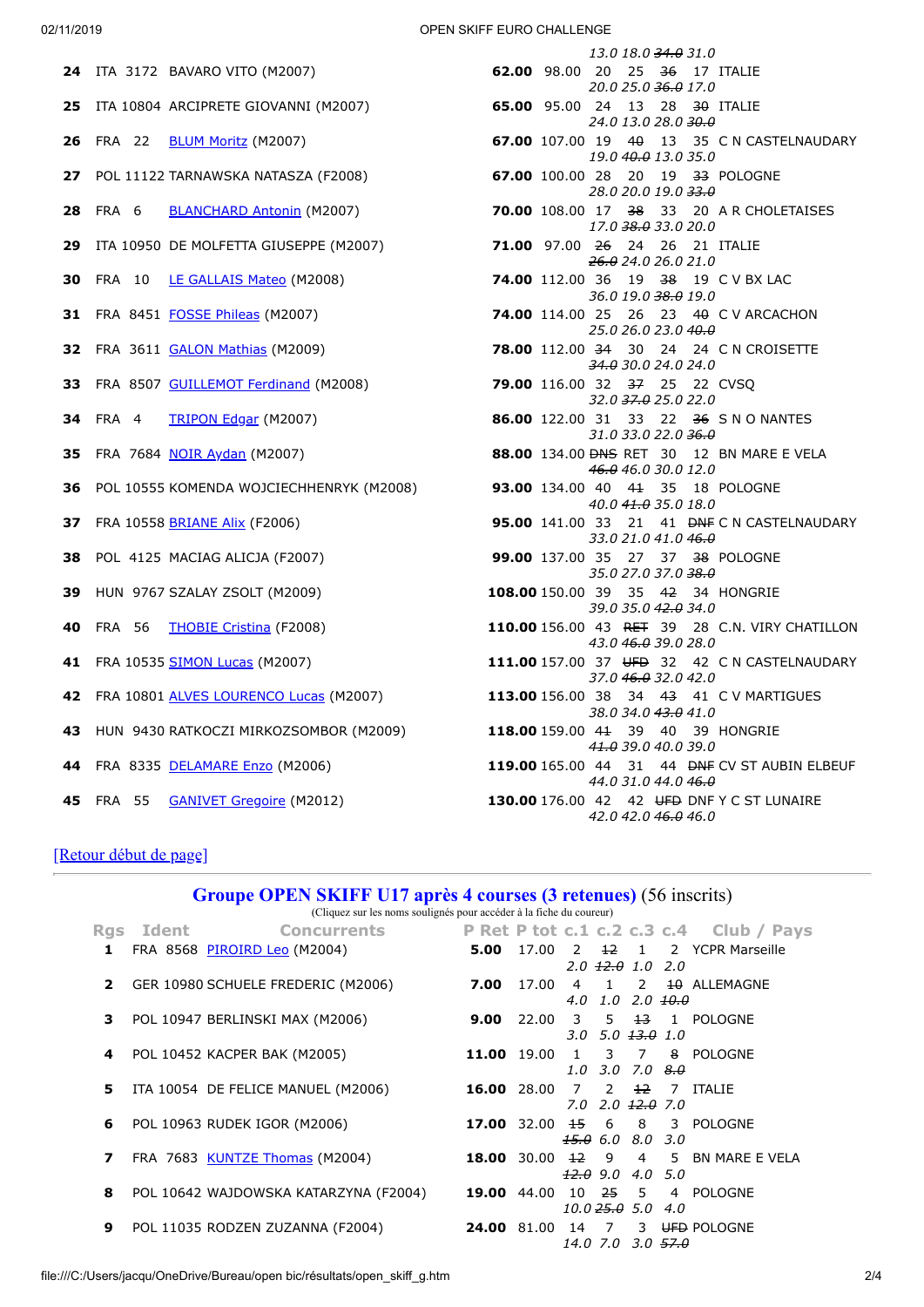02/11/2019 OPEN SKIFF EURO CHALLENGE

| <b>10</b> FRA 8513 <u>DUPARC Alexis</u> (M2006)                                                         |  |                     | 8.0 19.0 10.0 6.0                          |  | 24.00 43.00 8 19 10 6 CN CROISETTE          |
|---------------------------------------------------------------------------------------------------------|--|---------------------|--------------------------------------------|--|---------------------------------------------|
| <b>11</b> FRA 9258 <u>BUNEL Lisandru</u> (M2004) <b>27.00</b> 43.00 5 8 14 <del>16</del> BN MARE E VELA |  |                     | 5.0 8.0 14.0 $\frac{16.0}{16.0}$           |  |                                             |
| 12 ITA 10173 TIANO ALESSIA (F2006) 29.00 48.00 9 14 6 19 ITALIE                                         |  |                     | $9.0$ 14.0 6.0 $19.0$                      |  |                                             |
| 13 FRA 10987 DIEP Alexandre (M2005) 34.00 53.00 6 10 19 18 CANNES JEUNESSE                              |  |                     | 6.0 10.0 19.0 18.0                         |  |                                             |
| 14 FRA 10931 ZIELINSKI Antoni (M2004) 40.00 72.00 32 17 9 14 C N CROISETTE                              |  |                     | $32.0$ 17.0 9.0 14.0                       |  |                                             |
| 15 POL 10626 PACHECO SLEDZ JAN (2006) 42.00 69.00 17 27 16 9 POLOGNE                                    |  |                     | 17.0 27.0 16.0 9.0                         |  |                                             |
| 16 FRA 10930 LEGROS Florian (M2004) 42.00 60.00 13 16 18 13 CANNES JEUNESSE                             |  |                     | 13.0 16.0 <del>18.0</del> 13.0             |  |                                             |
| 17 FRA 9534 DE KAT Jeanne (F2005) 43.00 71.00 28 15 17 11 C V SANGUINET                                 |  | 28.0 15.0 17.0 11.0 |                                            |  |                                             |
| 18 FRA 10522 MONCEAU Valentin (M2005) 46.00 74.00 16 4 28 26 C V MARTIGUES                              |  |                     | 16.0 4.0 28.0 26.0                         |  |                                             |
| 19 ITA 9520 MANCINO LORENZO ANTONIO (M0000) 49.00 74.00 25 21 11 17 ITALIE                              |  |                     | 25.0 21.0 11.0 17.0                        |  |                                             |
| <b>20</b> FRA 10659 QUINIO Antoine (M2005) <b>50.00</b> 75.00 11 18 21 25 C N CASTELNAUDARY             |  |                     | 11.0 18.0 21.0 25.0                        |  |                                             |
| 21 FRA 10809 BRISSON Timothee (M2006) 61.00 98.00 26 11 37 24 S N O NANTES                              |  |                     | 26.0 11.0 37.0 24.0                        |  |                                             |
| 22 ITA 7011 LUTRICUSI LORENZO (M2006) 61.00 102.00 27 13 41 21 ITALIE                                   |  |                     | 27.0 13.0 41.0 21.0                        |  |                                             |
| 23 ITA 10524 LUBRANO LAVADERA MATTEO (M2005) 67.00 124.00 21 RET 24 22 ITALIE                           |  |                     | 21.0 57.0 24.0 22.0                        |  |                                             |
| 24 FRA 21 MARINACCE Lennie (F2005) 68.00 112.00 29 24 15 44 BN MARE E VELA                              |  | 29.0 24.0 15.0 44.0 |                                            |  |                                             |
| <b>25</b> FRA 10507 BRUN Mateo (M2005)                                                                  |  |                     |                                            |  | 68.00 103.00 23 22 35 23 C N CASTELNAUDARY  |
| <b>26</b> FRA 10753 RAOUX Lea (F2005)                                                                   |  |                     | 23.0 22.0 35.0 23.0                        |  | 75.00 117.00 42 23 23 29 C FOS VOILE        |
| 27 FRA 10964 MAGNEZ Jarod (M2004)                                                                       |  |                     | 42.0 23.0 23.0 29.0<br>20.0 29.0 30.0 27.0 |  | 76.00 106.00 20 29 30 27 SN ENGHIEN         |
| 28 POL 10517 TROJNAR JAKUB (M2005) 77.00 115.00 35 30 38 12 POLOGNE                                     |  |                     | 35.0 30.0 38.0 12.0                        |  |                                             |
| 29 FRA 8462 CHARFAS GRASSET Louis (M2006) 77.00 134.00 22 UFD 25 30 C V ARCACHON                        |  |                     | 22.0 57.0 25.0 30.0                        |  |                                             |
| <b>30</b> FRA 10563 BLUM Theo (M2005)                                                                   |  |                     | 19.0 35.0 27.0 32.0                        |  | 78.00 113.00 19 35 27 32 C N CASTELNAUDARY  |
| 31 FRA 10752 CLOCHARD Mael (M2006) 79.00 111.00 31 20 32 28 S N O NANTES                                |  |                     | 31.0 20.0 32.0 28.0                        |  |                                             |
| 32 FRA 1 LEVACHER Leonard (M2005) 84.00 127.00 18 37 29 43 C N V SARTHE                                 |  |                     | 18.0 37.0 29.0 43.0                        |  |                                             |
| 33 FRA 10671 <b>BOISSON Elise</b> (F2004)                                                               |  |                     | 57.0 26.0 20.0 39.0                        |  | 85.00 142.00 RET 26 20 39 C N CASTELNAUDARY |
| 34 POL 10611 OBARSKI MACIEJ (M2006) 92.00 142.00 33 28 31 50 POLOGNE                                    |  |                     | 33.0 28.0 31.0 50.0                        |  |                                             |
| 35 FRA 10918 FRECHETTE Louis (M2006) 94.00 136.00 24 39 42 31 C N CROISETTE                             |  |                     | 24.0 39.0 42.0 31.0                        |  |                                             |
| 36 ITA 10550 LOOZ NICOLO MATTEO (M2006) 100.00 149.00 30 34 49 36 ITALIE                                |  |                     | 30.0 34.0 49.0 36.0                        |  |                                             |
| 37 ITA 10446 PALMISANO MARTINA (F2005) 101.00 153.00 52 41 22 38 ITALIE                                 |  |                     | 52.0 41.0 22.0 38.0                        |  |                                             |
| 38 FRA 10906 CHAVAREN Thomas (M2006) 102.00 159.00 43 RET 44 15 CVSQ                                    |  |                     | 43.0 57.0 44.0 15.0                        |  |                                             |
| 39 FRA 20 MASSONIE Arthur (M2006) 105.00 152.00 41 31 47 33 C V HOURTIN MEDOC                           |  |                     | 41.0 31.0 47.0 33.0                        |  |                                             |
| 40 FRA 10674 DELAS SARREBOUBEE Adrien (M2005) 107.00 152.00 38 43 26 45 C N CASTELNAUDARY               |  |                     | 38.0 43.0 26.0 45.0                        |  |                                             |
| 41 FRA 7848 WAQUET Marie (F2006)                                                                        |  |                     | 34.0 38.0 39.0 37.0                        |  | 109.00 148.00 34 38 39 37 C V ARCACHON      |
| 42 FRA 8664 CERDEIRA Timothee (M2006) 112.00 159.00 36 36 40 47 S N ENGHIEN                             |  |                     | 36.0 36.0 40.0 47.0                        |  |                                             |
| 43 FRA 10954 LEGROS Louis (M2006) 114.00 171.00 39 32 43 UFD CANNES JEUNESSE                            |  |                     | 39.0 32.0 43.0 57.0                        |  |                                             |
| 44 FRA 7775 MORET GOEMAN Louise (F2006) 116.00 166.00 48 50 34 34 C V BX LAC                            |  |                     | 48.0 50.0 34.0 34.0                        |  |                                             |